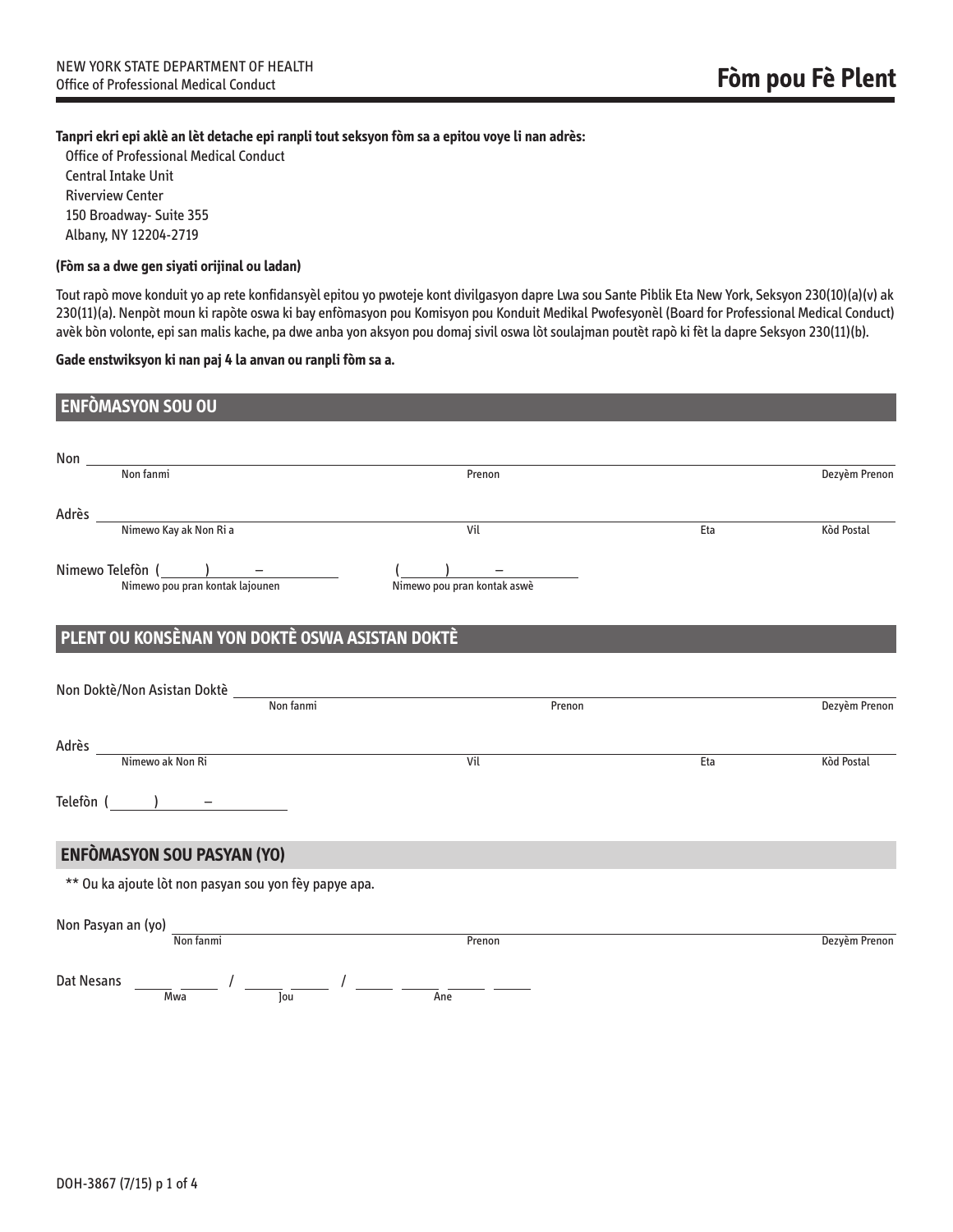| <b>DETAY PLENT OU</b>      |                                                                                                                             | Dekri plent ou nèt otank posib. Tanpri siyen fòm nan epi mete dat ladan.         |        |  |
|----------------------------|-----------------------------------------------------------------------------------------------------------------------------|----------------------------------------------------------------------------------|--------|--|
|                            |                                                                                                                             |                                                                                  |        |  |
|                            |                                                                                                                             |                                                                                  |        |  |
|                            |                                                                                                                             |                                                                                  |        |  |
|                            | Èske ou te fè yon Plent ba nenpòt lòt moun?                                                                                 | Wi                                                                               | Non    |  |
|                            |                                                                                                                             |                                                                                  |        |  |
|                            |                                                                                                                             | ,我们也不会有什么。""我们的人,我们也不会有什么?""我们的人,我们也不会有什么?""我们的人,我们也不会有什么?""我们的人,我们也不会有什么?""我们的人 |        |  |
| Èske te gen nenpòt temwen? |                                                                                                                             |                                                                                  |        |  |
|                            | Ou ka ajoute lòt non pasyan sou yon fèy papye apa.                                                                          |                                                                                  |        |  |
|                            | Non fanmi                                                                                                                   |                                                                                  | Prenon |  |
|                            |                                                                                                                             |                                                                                  |        |  |
|                            | Non Temwen 2008 2009 2010 2020 2021 2022 2023 2024 2022 2023 2024 2022 2023 2024 2022 2023 2024 2025 2026 2027<br>Non fanmi |                                                                                  | Prenon |  |
| <b>EKSPLIKE PLENT OU</b>   |                                                                                                                             |                                                                                  |        |  |
|                            |                                                                                                                             |                                                                                  |        |  |
|                            |                                                                                                                             |                                                                                  |        |  |
|                            |                                                                                                                             |                                                                                  |        |  |
|                            |                                                                                                                             |                                                                                  |        |  |
|                            |                                                                                                                             |                                                                                  |        |  |
|                            |                                                                                                                             |                                                                                  |        |  |
|                            |                                                                                                                             |                                                                                  |        |  |
|                            |                                                                                                                             |                                                                                  |        |  |
|                            |                                                                                                                             |                                                                                  |        |  |
|                            |                                                                                                                             |                                                                                  |        |  |
|                            |                                                                                                                             |                                                                                  |        |  |

Dezyèm Prenon

 $\overline{\phantom{a}}$ 

 $\overline{\phantom{0}}$ 

 $\overline{\phantom{0}}$ 

 $\overline{\phantom{0}}$ 

Dezyèm Prenon

 $\overline{\phantom{0}}$ 

 $\overline{\phantom{0}}$ 

÷,

 $\overline{\phantom{0}}$ 

L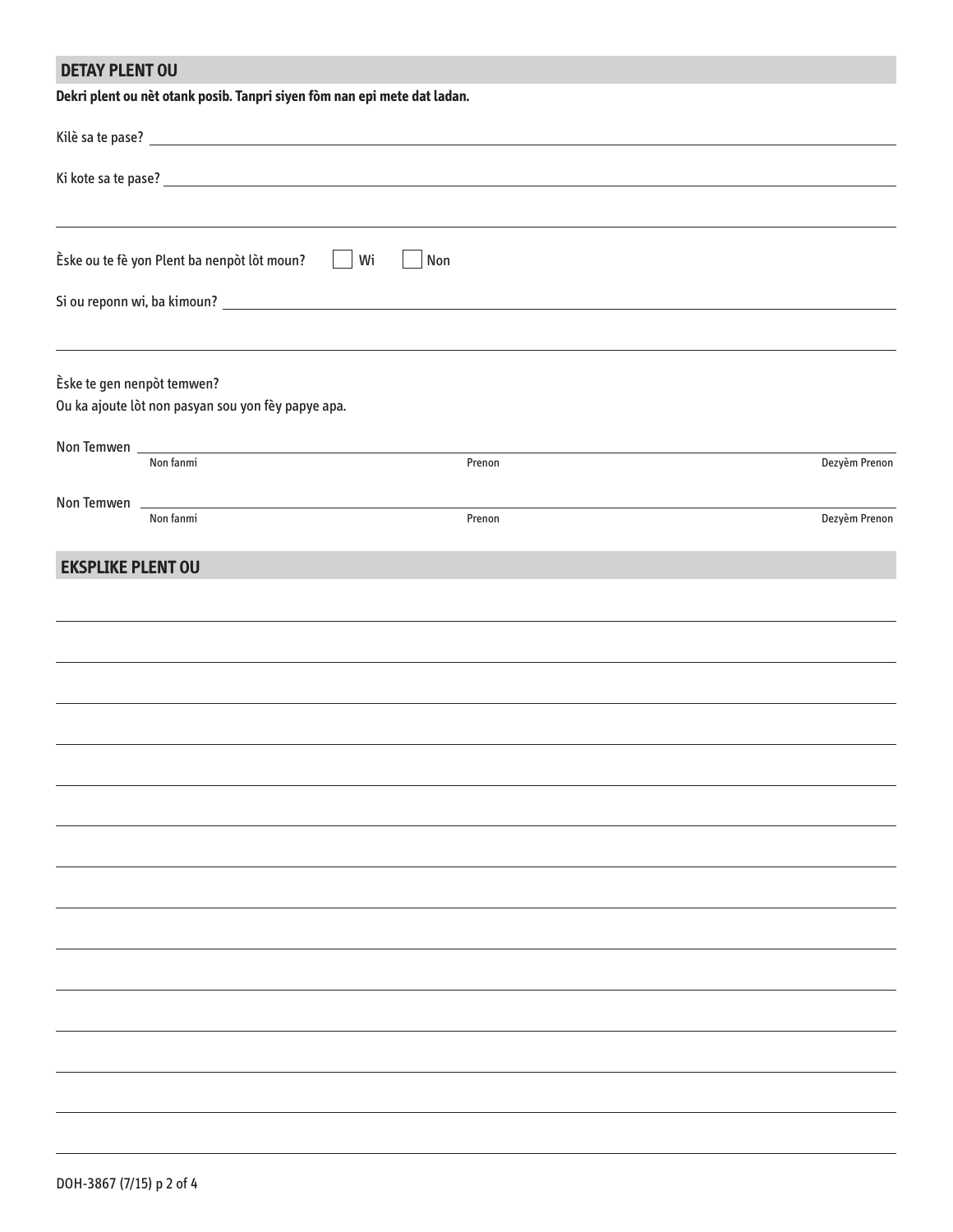| <b>EKSPLIKE PLENT OU</b> |  |
|--------------------------|--|
|                          |  |
|                          |  |
|                          |  |
|                          |  |
|                          |  |
|                          |  |
|                          |  |
|                          |  |
|                          |  |
|                          |  |
|                          |  |
|                          |  |
|                          |  |
|                          |  |
|                          |  |
|                          |  |
|                          |  |
|                          |  |
|                          |  |
|                          |  |
|                          |  |
|                          |  |
|                          |  |
|                          |  |
|                          |  |
|                          |  |
|                          |  |
|                          |  |